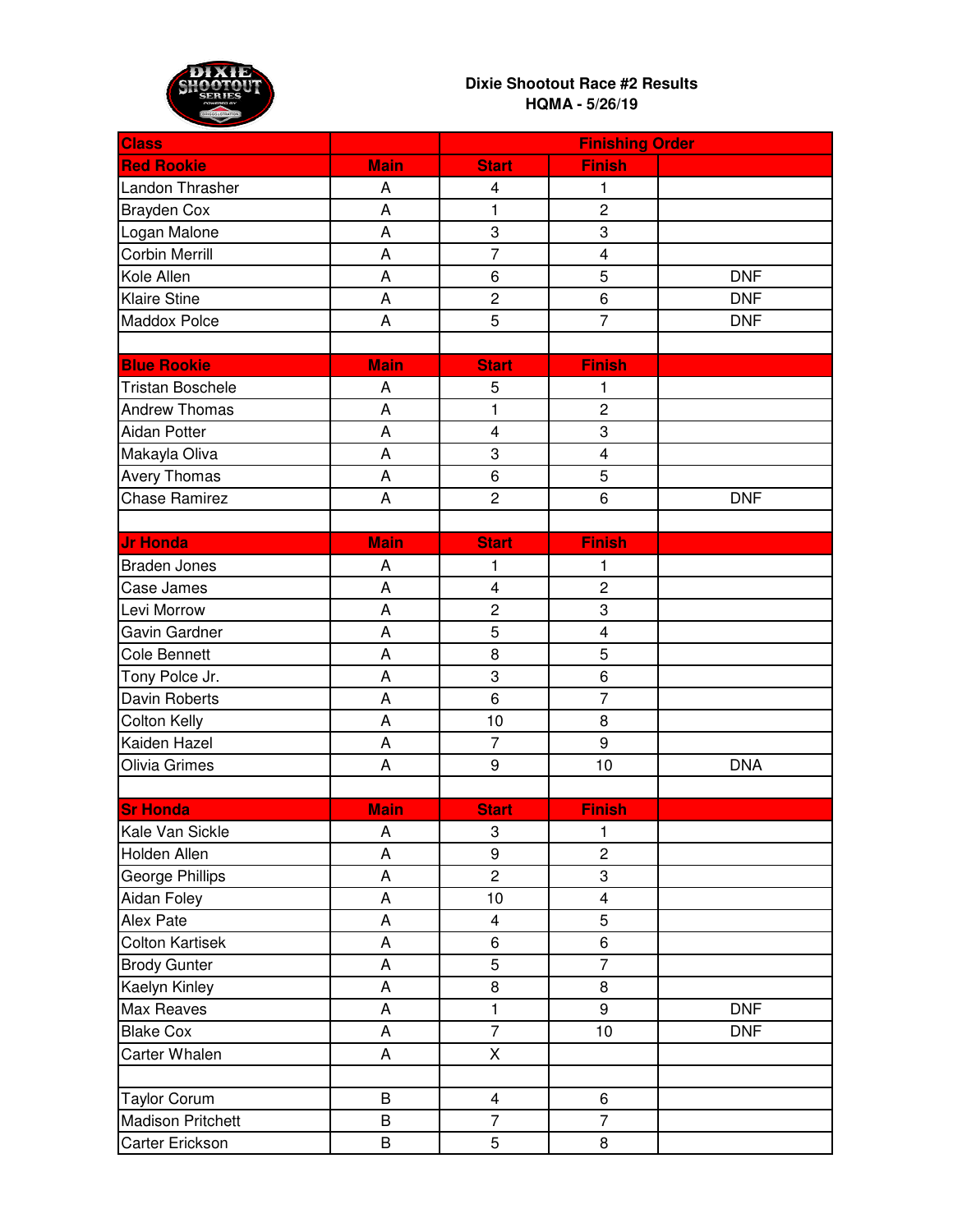

## **Dixie Shootout Race #2 Results HQMA - 5/26/19**

| <b>Class</b>                 |             | <b>Finishing Order</b>  |                |                      |
|------------------------------|-------------|-------------------------|----------------|----------------------|
| <b>Riley Kelley</b>          | B           | 9                       | 9              | <b>DNF</b>           |
| <b>Hunter Taylor</b>         | B           | 8                       | 10             | <b>DNF</b>           |
|                              |             |                         |                |                      |
| <b>Hvy Honda</b>             | <b>Main</b> | <b>Start</b>            | <b>Finish</b>  |                      |
| Alex Reling                  | A           | 4                       | 1              |                      |
| <b>Boston Oliver</b>         | A           | $\mathbf{1}$            | $\overline{c}$ |                      |
| Colsen Cochran               | A           | $\overline{c}$          | 3              |                      |
| <b>Dillon Thomas</b>         | A           | $\overline{7}$          | 4              |                      |
| <b>Galen Brant Clark III</b> | A           | 6                       | 5              |                      |
| <b>Taylor Watson</b>         | A           | 3                       | $\overline{6}$ |                      |
| Bailee Spitulski             | A           | 5                       | $\overline{7}$ |                      |
| Ethan Gregory                | A           | X                       | 8              | <b>DNF</b>           |
| Phillip Howell               | A           | 8                       | 9              | <b>DNF</b>           |
| Elijah Howell                | A           | 10                      | 10             | <b>DNF</b>           |
| Kierston Jeffrey Harrison    | A           | 9                       | 11             | DQ-liberating fluids |
|                              |             |                         |                |                      |
| <b>Jr Animal</b>             | <b>Main</b> | <b>Start</b>            | <b>Finish</b>  |                      |
| <b>Braden Jones</b>          | A           | $\overline{c}$          | 1              |                      |
| Davin Roberts                | A           | 3                       | $\overline{c}$ |                      |
| Case James                   | A           | $\overline{\mathbf{4}}$ | 3              |                      |
| Tony Polce Jr.               | A           | 6                       | 4              |                      |
| Levi Morrow                  | A           | 1                       | 5              |                      |
| <b>Cole Bennett</b>          | A           | 5                       | 6              |                      |
| Kaiden Hazel                 | A           | $\overline{7}$          | $\overline{7}$ |                      |
| Gavin Gardner                | A           | 8                       | 8              |                      |
| Olivia Grimes                | A           | 9                       | 9              |                      |
|                              |             |                         |                |                      |
| <b>Sr Animal</b>             | <b>Main</b> | <b>Start</b>            | <b>Finish</b>  |                      |
| Gavan Boschele               | A           | 3                       | 1              |                      |
| Max Reaves                   | A           | 1                       | $\overline{c}$ |                      |
| George Phillips              | A           | $\overline{7}$          | 3              |                      |
| <b>Austin Harrison</b>       | A           | 5                       | $\overline{4}$ |                      |
| <b>Madison Pritchett</b>     | A           | 8                       | 5              |                      |
| <b>Brody Gunter</b>          | A           | $\overline{2}$          | 6              |                      |
| <b>Colton Kartisek</b>       | A           | 6                       | $\overline{7}$ |                      |
| Kaelyn Kinley                | A           | 10                      | 8              |                      |
| Alex Pate                    | A           | $\overline{\mathbf{4}}$ | 9              | <b>DNF</b>           |
| Aidan Foley                  | A           | 9                       | 10             | DQ-excessive biking  |
| <b>Riley Kelley</b>          | A           | X                       |                |                      |
|                              |             |                         |                |                      |
| Holden Allen                 | B           | $\mathbf{1}$            | 6              |                      |
| <b>Blake Cox</b>             | B           | $\overline{7}$          | $\overline{7}$ |                      |
| <b>Taylor Corum</b>          | B           | 6                       | 8              | <b>DNA</b>           |
|                              |             |                         |                |                      |